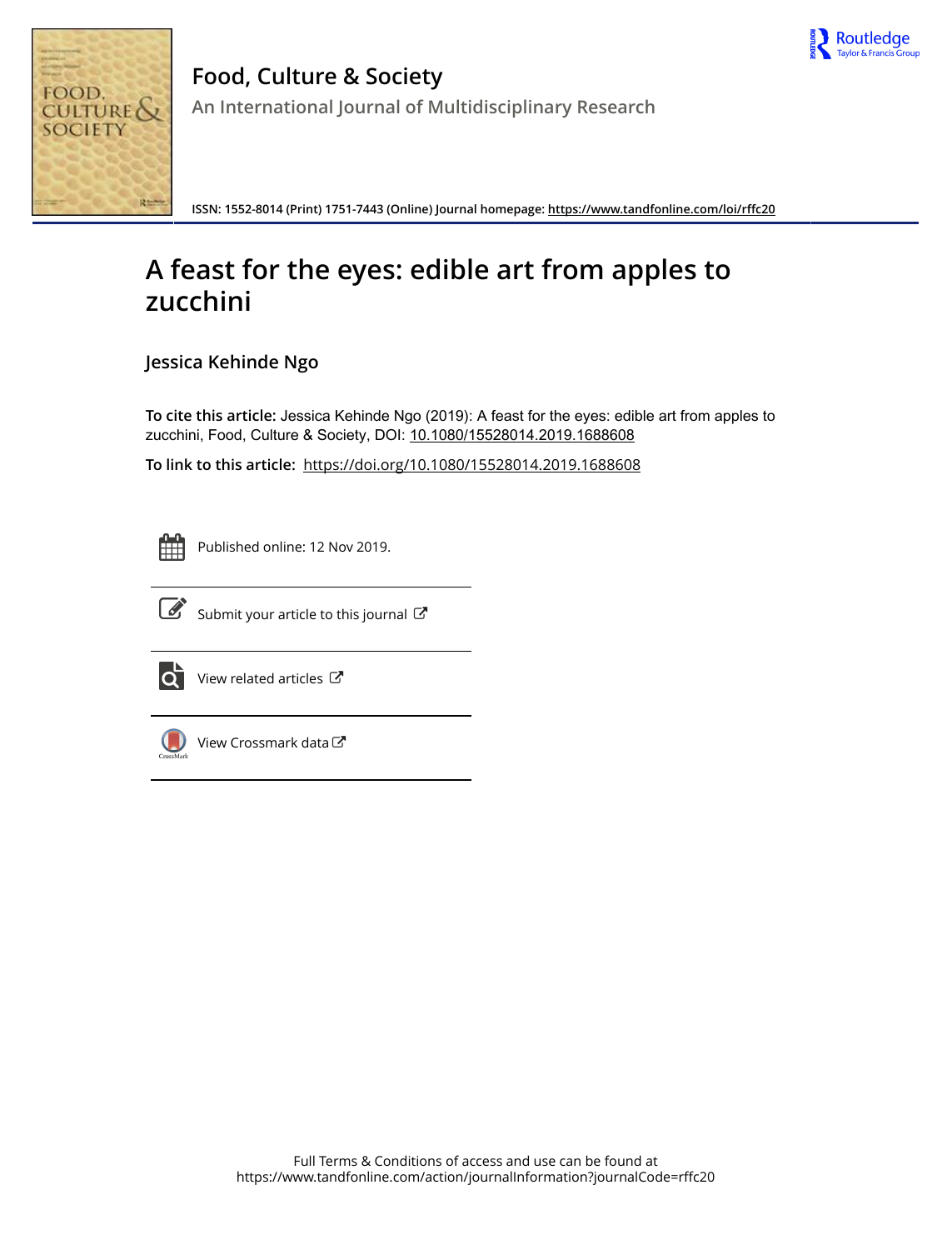

## BOOK REVIEW

A feast for the eyes: edible art from apples to zucchini, by Carolyn Tillie, London: Reaktion Books, 2019, 144 pp (hardcover), ISBN-10: 1789140633, ISBN-13: 978- 1789140637

A Feast for the Eyes: Edible Art from Apple to Zucchini utilizes the format of an alphabet book to explore the world of "food as art form." According to Tillie, food and art have been linked since the beginning of time. There are chefs whose dishes – like sushi and birthday cakes – are so artistic their customers are blown away. Likewise, there are artists with no culinary background who turn to food as their medium and create nostalgic odes to the kitchen – like Andy Warhol's famous Campbell's soup cans. Food as an art form is also for the common folk. To use Tillie's words, "The great thing about works of art that have been created with food is that they are immediately accessible to everyone because we are already familiar with the edible ingredients used to create the artworks" (11).

Before delving into the alphabet, Tillie offers a thorough introduction to her subject. She begins by exploring the role food art plays in our daily lives, such as table setting for holidays or a strategy to entice picky eaters. Then, she chronologically traces the role that food as art form has played over time: decorated eggs from the Middle Stone Ages in South Africa; banquet centerpieces made from sugar during the Renaissance in Italy; gourd carvings (i.e., jack o' lanterns) brought to a young America by Irish and Scottish immigrants; social activist performance pieces involving butchery and gastronomy during the 1960s and 1970s; and, in the present day, food photography on various social media platforms.

After this introduction, flipping through the alphabetized examples of food as art is like a slowed down, offline scroll through an Instagram news feed from a food blogger. Each letter of the alphabet is linked with a food item (e.g., "A is for Apple") and a beautifully rendered photograph of food art made using said food item (e.g., a photo of Apple Head Dolls created by artist Leslie Griffin). Lastly, a paragraph or two about the photographed food art tells its story succinctly, much like the text that would accompany a post on a food blogger's page on social media. This gives the photograph just enough context to make it stick in the reader's mind, but avoiding, to use social media speak, "tl;dr" ("too long; didn't read") syndrome. For example, Tillie offers a one-paragraph story about how the first patent for the photographed dolls whose heads were made from real dried apples was filed in 1913, but by the 1940s, they were no longer made of apples due to mass production (44–45).

The Apple Head Dolls really set the fun, uplifting mood that carries through the rest of the alphabet book. It depicts a smiley all-American couple, one in overalls and the other in a dress with an embroidered apron, placed in front of a dreamy prairie-like backdrop. Moving on through the alphabet, "F is for Fruit" offers a photograph from artist Caleb Charland called Fruit Battery Still-life (Citrus) in which fruit is symbolically presented as an energy provider, as the fruits are connected to a lamp using electrical cords, giving the nutrients needed to provide light (88–89). In "L is for Latte," Tillie includes mesmerizing photographs of latte art, noting that the goal of one latte artist, Diana "Dee" Milashevskaya, is "to inform the world that coffee is not just a beverage, but offers both taste and beauty; latte art is an art to be embraced" (110). Some of the most breathtaking and inspiring artwork in the whole book is in the "S is for Sugar" section. It involves everything from spinning, pulling, blowing, and pressing sugar, to, in the case of Brazilian artist Vik Muniz,